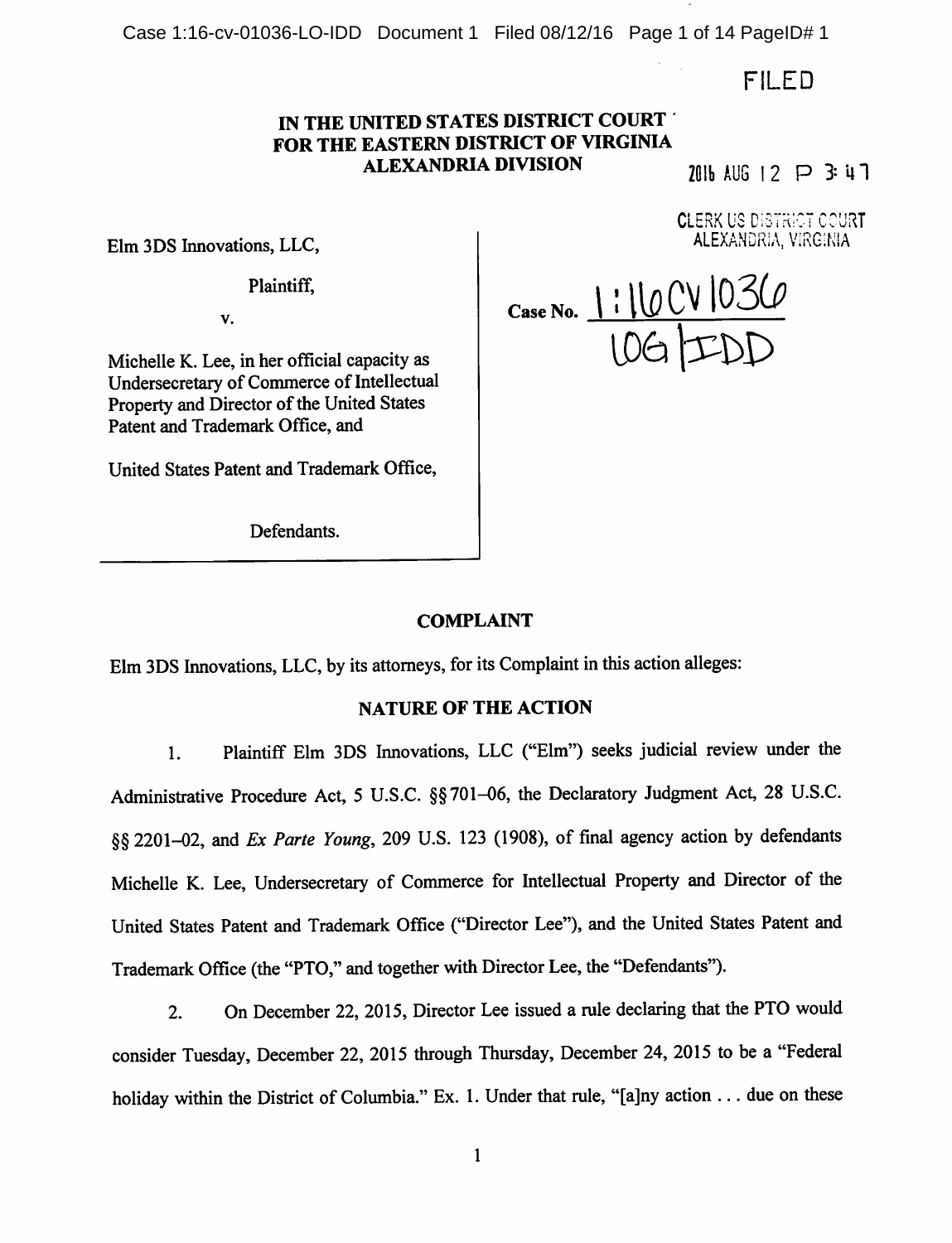#### Case 1:16-cv-01036-LO-IDD Document 1 Filed 08/12/16 Page 2 of 14 PageID# 2

days" would be "considered as timely" by the agency "if the action [wa]s taken ... on the next succeeding business day on which the USPTO [wa]s open," i.e., Monday, December 28, 2015. Id.

3. The issuance of that rule was arbitrary, capricious, an abuse of discretion, in excess of authority, and not in accordance with law. Defendants have no legal authority—^under statute or regulation—^to declare or consider days to be "federal holidays in the District of Columbia" when Congress has not so designated them, much less to thereby allow parties to take an action outside the statutorily prescribed time period.

4. Elmis aggrieved by Defendants' actions in issuing and implementing the rule. As a result of the rule, the PTO allowed a party to seek inter partes review of the validity of certain of Elm's patents before the agency, despite the fact that the party failed to file its petition for review within the one-year period required by Congress as part of the America Invents Act. See 35 U.S.C.§315(b).

5. Elm respectfully requests that the Court declare, decree, and adjudge that Director Lee's rule under which the PTO considered December 22-24, 2015 to be a "Federal holiday within the District of Columbia" is unlawful and legally void, set it aside, and enjoin Defendants from continuing to apply, enforce, or rely on it, or from maintaining any action based on it.

### PARTIES

6. Elm is a Delaware corporation, with its principal place of business at 26147 Carmelo Street, Carmel, California93923. It is the holder of numerous patents and has filed suit against companies that infringe those patents.

7. Director Lee is Undersecretary of Commerce for Intellectual Property and Director of the United States Patent and Trademark Office, having her primary place of business

-2-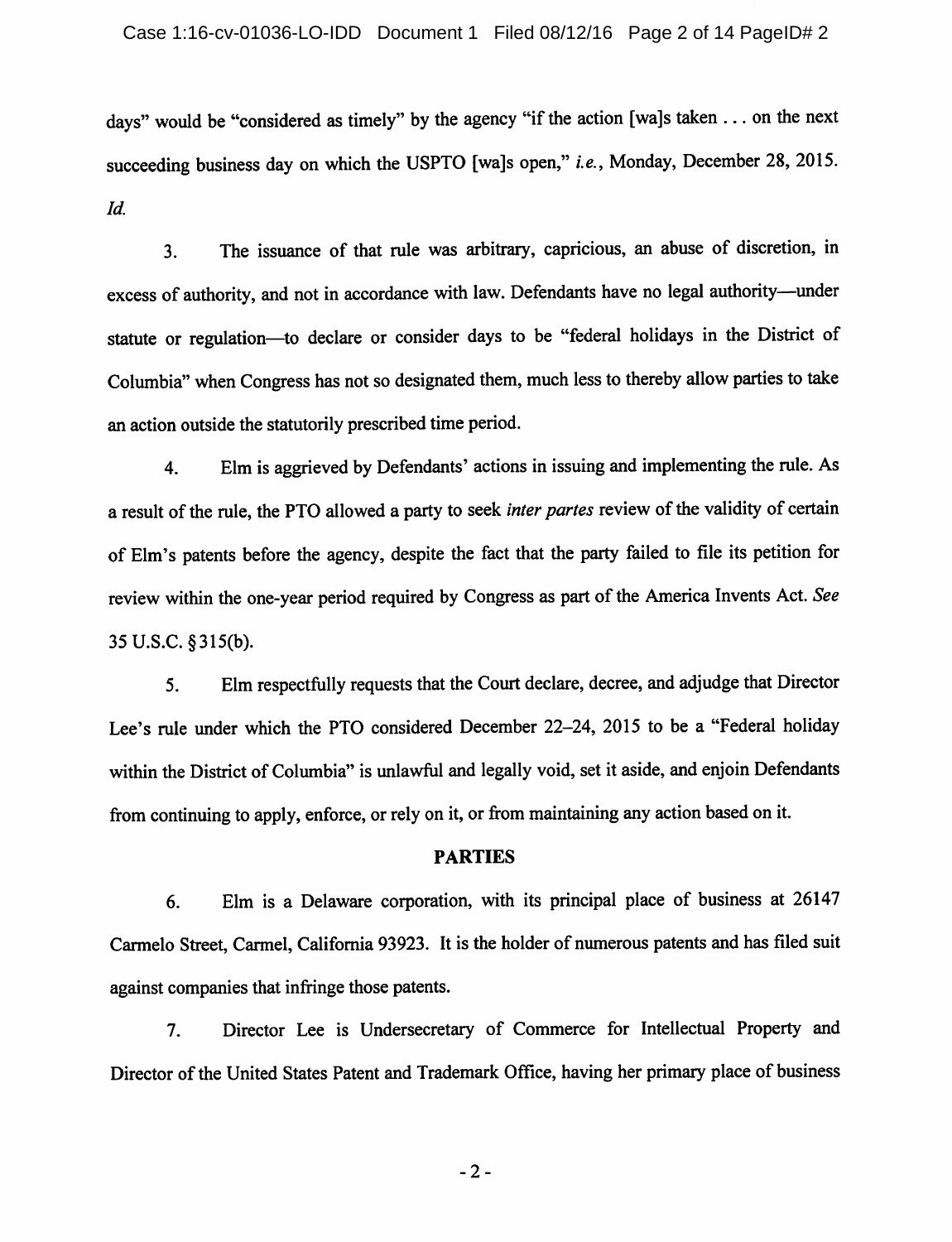in Alexandria, Virginia.

8. The PTO is a United States government administrative agency within the Department of Commerce, having its principal place of business in Alexandria, Virginia.

#### JURISDICTION AND VENUE

9. This action arises under the United States Patent Act, 35 U.S.C. §§ 101 et seq.; 5 U.S.C. §6103; the Administrative Procedure Act, 5 U.S.C. §§701-06; and the Declaratory Judgment Act, 28 U.S.C. §§ 2201-02.

10. This court has original jurisdiction of this action and personal jurisdiction over Defendants under 28 U.S.C. §§1331.

11. Venue is proper inthis District under 28 U.S.C. §§ 1391 and 5U.S.C. §703.

#### BACKGROUND

### Legal Framework

12. Federal "public holidays" in the United States are established by act of Congress and codified at 5 U.S.C. § 6103.

13. By statute, the PTO may rely on federal holidays when calculating statutory due dates. The United States Patent Act provides: "When the day, or the last day, for taking any action or paying any fee in the United States Patent and Trademark Office falls on Saturday, Sunday, or a federal holiday within the District of Columbia, the action may be taken, or the fee paid, on the next succeeding secular or business day." 35 U.S.C. § 21(b) (emphasis added).

14. The PTO implemented 35 U.S.C. § 21(b) by regulation, which states: "When the day, or the last day fixed by statute or by or under this part for taking any action or paying any fee in the United States Patent and Trademark Office falls on Saturday, Sunday, or on a Federal holiday within the District of Columbia, the action may be taken, or the fee paid, on the next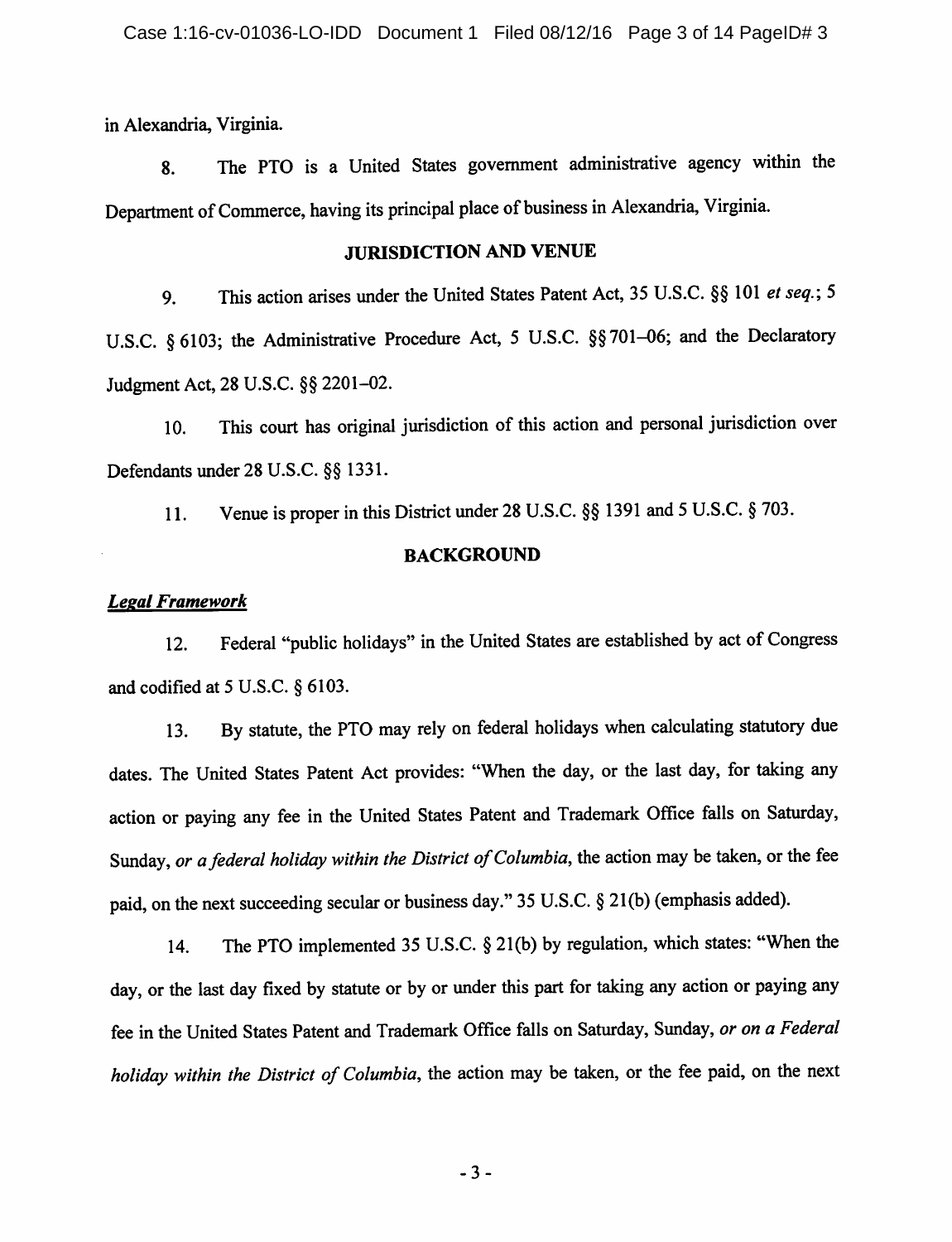succeeding business day which is not a Saturday, Sunday, or a Federal holiday." 37 C.F.R. § 1.7 (emphasis added).

15. PTO regulations state that a "Federal holiday within the District of Columbia" means "any day, except Saturdays and Sundays, when the Patent and Trademark Office is officially closed for business for the entire day." 37 C.F.R. § 1.9(h).

16. PTO rules provide that electronic filing or mailing documents through the U.S. Postal Service constitutes effective filing. 37 C.F.R. §§ 1.10, 42.6(b).

17. The only statutory authorization for the PTO to extend deadlines beyond weekends and federal holidays is provided in 35 U.S.C.  $\S$  21(a). Under that section, the Director of the PTO may "prescribe that any paper or fee required to be filed in the Patent and Trademark Office will be considered filed in the Office on the date on which it was deposited with the United States Postal Service or would have been deposited with the United States Postal Service but for postal service interruptions or emergencies designated by the Director" (emphasis added).

18. The alternative mechanism under 35 U.S.C. § 21(a) is implemented by 37 C.F.R. § 1.10(i). Under that regulation, a person "attempting to file" relevant correspondence "that was unable to be deposited with the" U.S. Postal Service "due to an interruption or emergency in Priority Mail Express® service which has been so designated by the Director, may petition the Director to consider such correspondence as filed on a particular date in the Office, provided" certain conditions are met, including the provision of a "statement which establishes, to the satisfaction of the Director, that the correspondence would have been deposited with the USPS but for the designated interruption or emergency in Priority Mail Express® service, and that the correspondence or copy of the correspondence is the original correspondence or a true copy of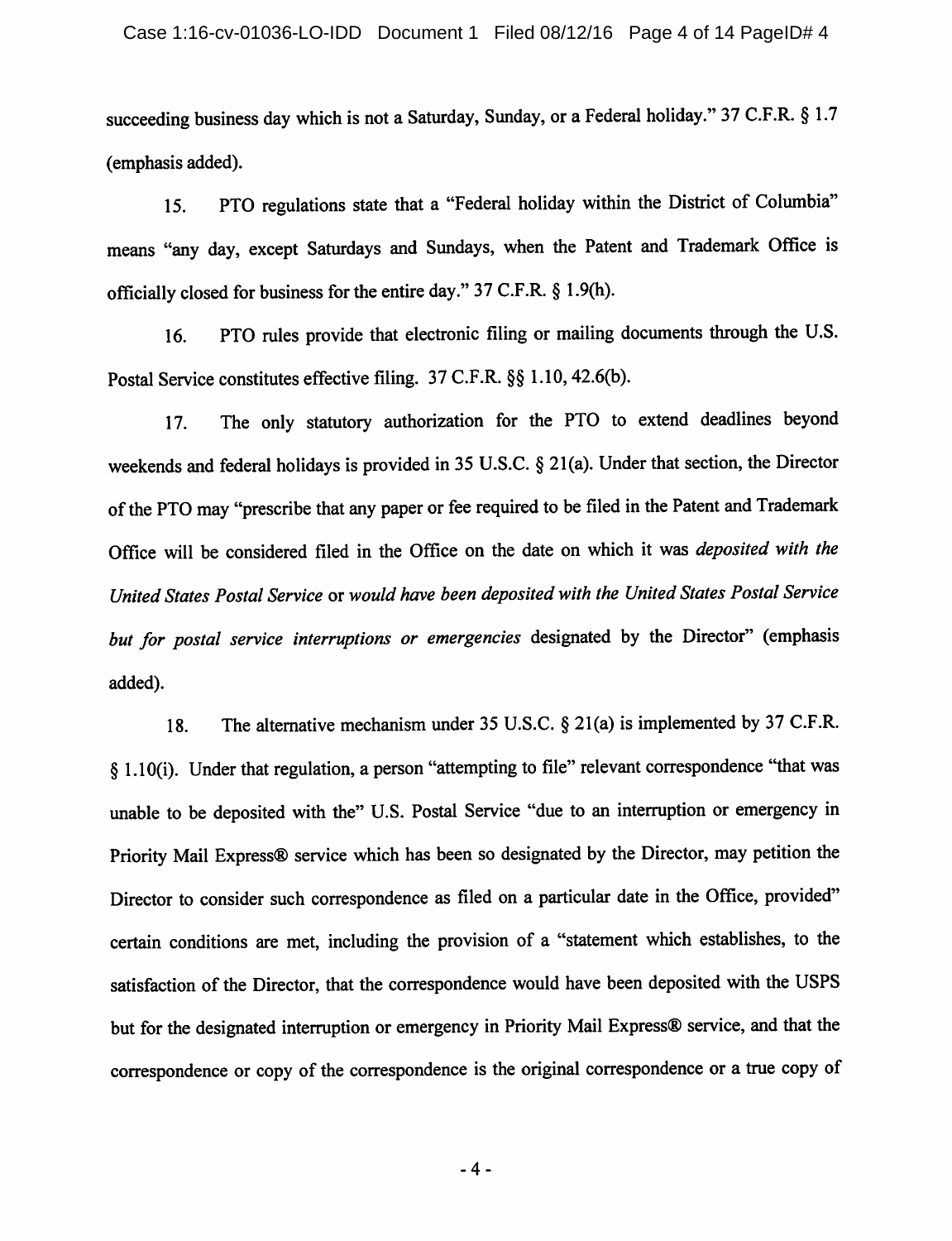the correspondence originally attempted to be deposited with the USPS on the requested filing date."

#### Director Lee's Rule

19. Congress did not declare December 22, 23, or 24, 2015 to be federal holidays under 5 U.S.C. § 6103. In fact, federal offices were open, including in the District of Columbia, on all three days.

20. The PTO was not officially closed for business for the entire day on December 22, 23, or 24, 2015 for purposes of 37 C.F.R. § 1.9(h).

21. On information and belief, there was no interruption or emergency that prevented the deposit of mail with the U.S. Postal Service on December 22, 23, or 24, 2015.

22. Defendants have not identified a postal interruption or emergency that would have prevented deposit of mail with the U.S. Postal Service on December 22, 23, or 24, 2015.

23. At approximately 7 p.m. on December 22, 2015, the PTO "experienced a major power outage at its headquarters in Alexandria, Virginia," which the PTO claimed "required the subsequent shutdown of many USPTO online and information technology systems." Ex. 1.

24. Even if the PTO's computer systems were not functioning, parties still were able to file documents with the PTO by timely depositing them with the U.S. Postal Service.

25. Nevertheless, Director Lee issued an informal rule declaring that, "[i]n light of the power failure, the PTO would "consider" Tuesday, December 22, 2015 through Thursday, December 24, 2015 to be a "Federal holiday within the District of Columbia." Ex. 1. The rule further purported to provide that, as a result, "[a]ny action ... due on these days" would be "considered as timely" by the agency "if the action [wa]s taken ... on the next succeeding business day on which the USPTO [wa]s open," i.e., Monday, December 28, 2015. Id.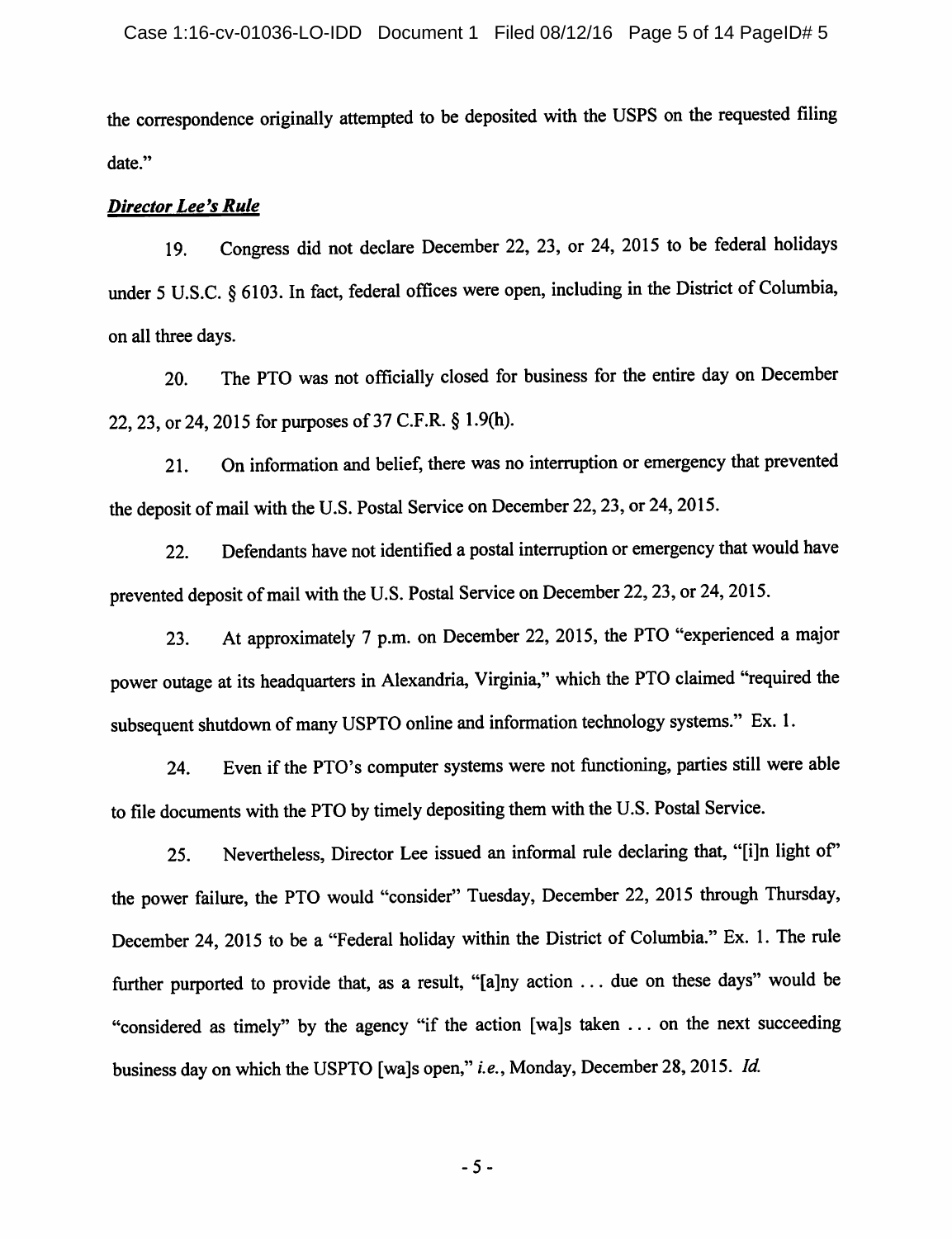26. Neither Director Lee's rule, nor any act under 37 C.F.R. § 1.10(i), designated December 22-24, 2015 as involving a postal service interruption or emergency.

27. Director Lee's informal rule constitutes a final agency action. The PTO provided no mechanism for public commentary or appeal of Director Lee's rule. Thus, the decisionmaking process has been completed.

28. Further, the informal rule resulted in the determination of the legal rights for parties with due dates on December 22-24, 2015. It expressly provided that "[a]ny action ... due on these days" would be "considered as timely" by the agency "if the action [wa]s taken  $\dots$  on the next succeeding business day on which the USPTO [wa]s open," *i.e.*, Monday, December 28, 2015. Ex. 1.

### **Director Lee's Rule Harms Elm**

29. Elm owns a portfolio of patents generally related to low-stress dielectrics for use in integrated memory circuits. Those patents teach that the disclosed low-stress material is useful to create stacked memory circuits. Such stacked memory circuits have smaller dimensions than unstacked circuits with the same memory capacity. This increased density enables the reduction in size seen in modern portable electronic devices, such as cellular telephones.

30. Elm sued Micron Technology, Inc.; Micron Semiconductor Products, Inc.; Micron Consumer Products Group, Inc.; Samsung Electronics Co., Ltd.; Samsung Semiconductor, Inc.; Samsung Electronics America, Inc.; Samsung Austin Semiconductor LLC; Sk Hynix Inc.; Sk Hynix America Inc.; Hynix Semiconductor Manufacturing America Inc.; and Sk Hynix Memory Solutions Inc. in the U.S. District Court for the District of Delaware, alleging that they had infringed certain of Elm's patents. The defendants were served with the complaint on December 24,2014.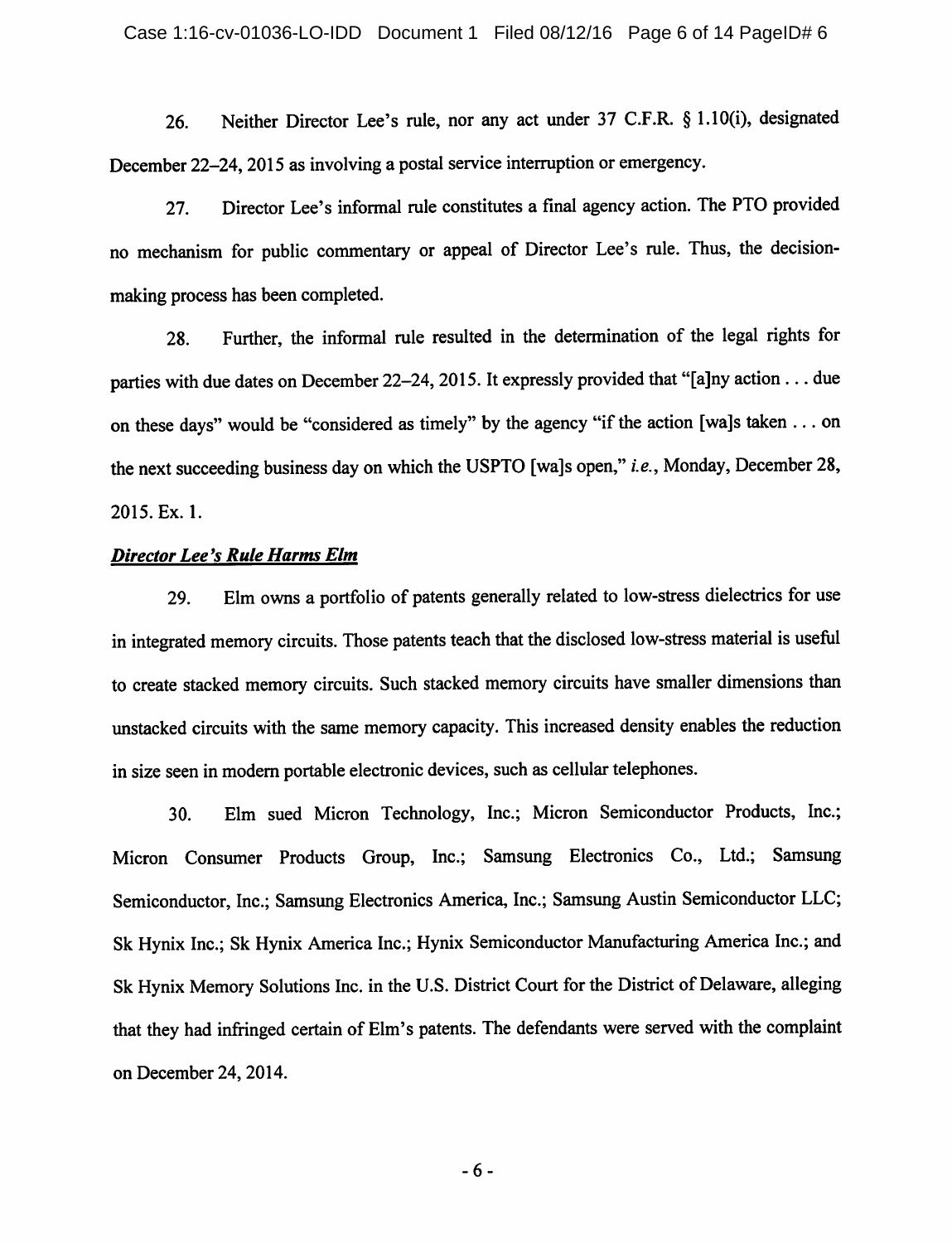31. The America Invents Act ("AIA") was signed into law on September 16, 2011. Among other things, the AIA authorizes persons to petition the PTO's Patent Trial and Appeal Board ("PTAB") to initiate "inter partes review" or "IPR" proceedings challenging the validity of patent claims. As part of an IPR proceeding, the PTAB reviews the patentability of one or more patent claims on grounds that could be raised under 35 U.S.C. § 102 or § 103, and only on the basis of prior art consisting of patents or printed publications. See 35 U.S.C. §311.

32. Congress expressly set a time limit for filing IPR petitions. The AIA provides that an IPR "may not be instituted if the petition requesting the proceeding is filed more than 1 year after the date on which the petitioner . . . is served with a complaint alleging infringement of the patent." 35 U.S.C. §315(b).

33. Accordingly, the defendants inElm's patent lawsuit were required to file any IPR petition regarding the patents asserted by Elm on or before December 24, 2015.

34. The patent lawsuit defendants did not comply with the one-year deadline in 35 U.S.C. §315(b).

35. Instead, those defendants filed petitions seeking to initiate nine IPRs onDecember 28,2015.

36. Those IPR petitions would have been considered untimely, but for Director Lee's rule that declared that the PTO (located in Alexandria, Virginia) would consider December 24, 2015 to be a "Federal holiday within the District of Columbia."

37. Relying on Director Lee's rule, the PTO's PTAB instituted IPR proceedings in all nine cases. (See, e.g., Ex. 2 at pg. 5)

38. As a result. Elm, as the patent ovmer, is involved in IPR case numbers IPR2016- 00386, IPR2016-00387, IPR2016-00388, IPR2016-00389, IPR2016-00390, IPR2016-00391,

-7-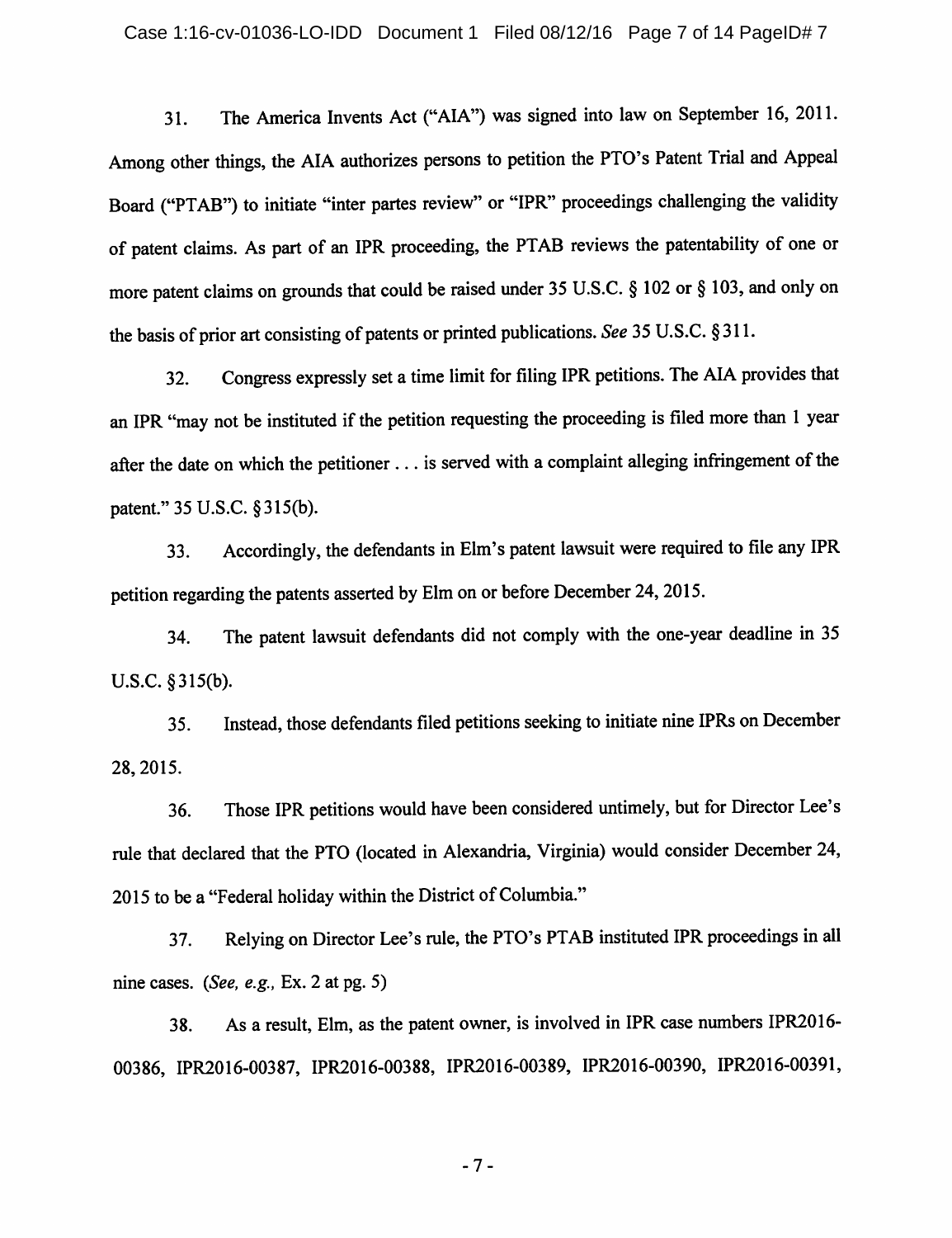IPR2016-00393, IPR2016-00394, and IPR2016-00395.

# FIRST CLAIM FOR RELIEF (Administrative Procedure Act, 5 U.S.C. §§701-06)

39. Elm realleges and incorporates by reference paragraphs 1-38, above, as if set forth in full.

40. Section 706 of the Administrative Procedure Act authorizes courts to "hold unlawful and set aside agency action, findings, and conclusions found to be," among other things, "arbitrary, capricious, an abuse of discretion, or otherwise not in accordance with law;" or "in excess of statutory jurisdiction, authority, or limitations, or short of statutory right." 5 U.S.C. §706

41. Director Lee's informal rule under which Tuesday, December 22, 2015 through Thursday, December 24, 2015, would be deemed a "Federal holiday within the District of Columbia" for purposes of PTO filings, and providing that, as a result, "[a]ny action . . . due on these days" would be "considered as timely" by the agency "if the action [wa]s taken . . . on the next succeeding business day on which the USPTO [wa]s open," Ex, 1, was arbitrary, capricious, an abuse of discretion, not otherwise not in accordance with law, and otherwise in excess of statutory jurisdiction, authority, or limitations.

42. Director Lee's informal rule was a final agency action. The rule represents the consummation of the agency's decisionmaking process on the issue. And the rule resulted in the determination of the legal rights for parties with due dates on December 22–24, 2015.

43. In purporting to issue a rule requiring that a day be considered a federal holiday when Congress had not designated it a federal holiday under 5 U.S.C. § 6103, Director Lee acted in excess of her authority.

44. Director Lee has no statutory authority to direct that days that are not federal

-8-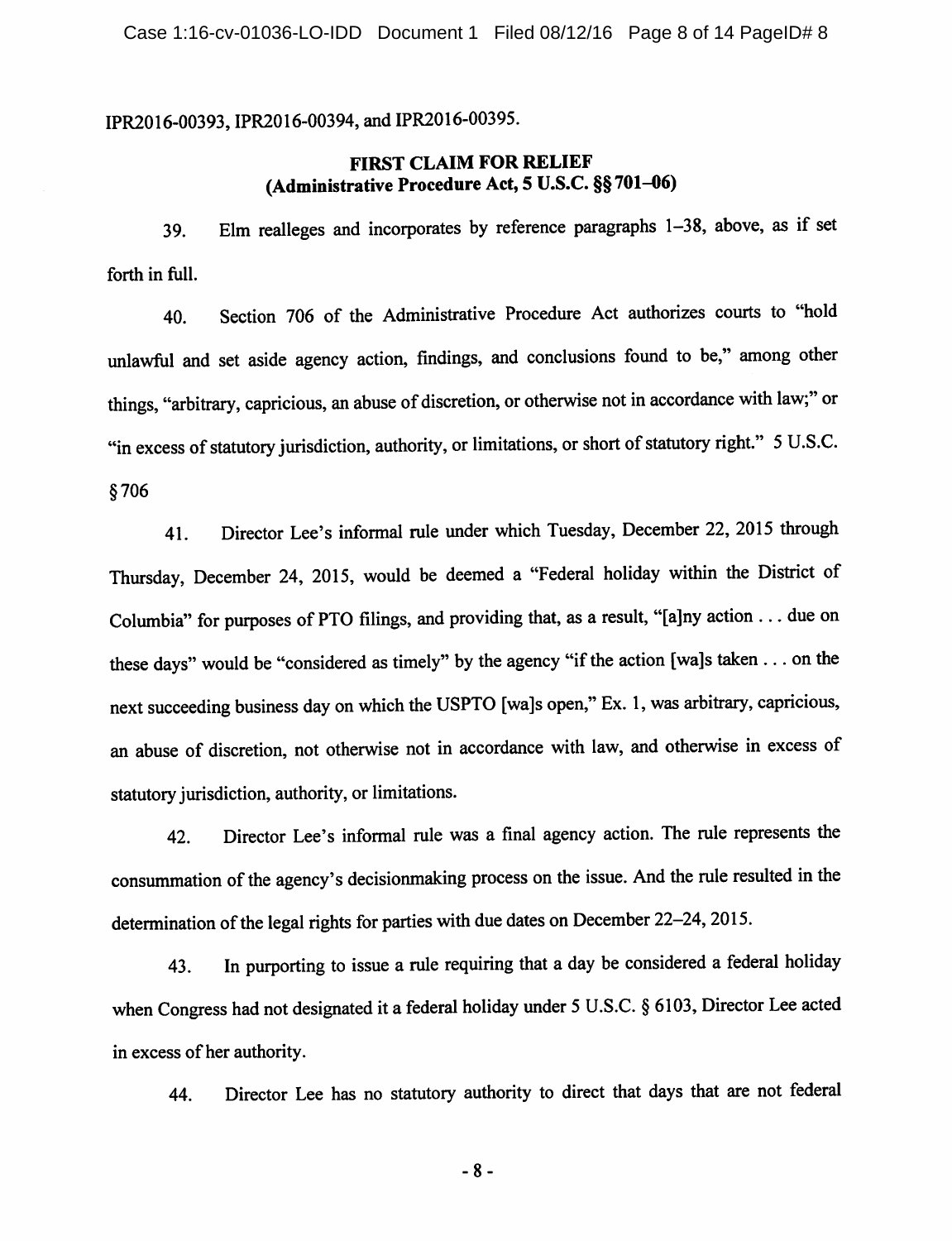holidays, and that Congress has not designated to be federal holidays, be deemed "PTO holidays" such that, when the last day for taking an action falls on that day, "the action may be taken ... on the next succeeding secular or business day" within the meaning of <sup>35</sup> U.S.C. § 21(b).

45. The Patent Act instead limits Director Lee's authority to extend deadlines to situations involving "postal service interruptions or emergencies." See 35 U.S.C. §21(a). Director Lee's informal rule did not involve, and did not purport to address, a postal service interruption or emergency.

46. Nor do PTO regulations authorize Director Lee's informal rule. 37 C.F.R. §1.10(i) authorizes the Director to "consider [certain] correspondence as filed on a particular date in the Office" when the Director has "designated" that there was "an interruption or emergency in Priority Mail Express® service." Director Lee's informal rule did not involve an interruption or emergency in any postal service, and Director Lee did not purport to designate December 22-24, 2015 a postal service interruption or emergency.

47. Another PTO regulation, 37 C.F.R. § 1.9(h), defines "Federal holiday within the District of Columbia" to include "any day, except Saturdays and Sundays, when the Patent and Trademark Office is officially closed for business for the entire day." (Emphasis added). Director Lee's rule violates that regulation as well—the PTO was not "officially closed for business for the entire day" on December 22, 23, or 24, 2015. In fact, it was open for business on all three days.

48. Director Lee's attempted expansion of her authority beyond the bounds of 37 C.F.R. § 1.9(h) is particularly aggravated given the dubious validity of § 1.9(h) itself: Although federal law defines "federal holiday" as encompassing days designated by Congress, § 1.9(h)

-9-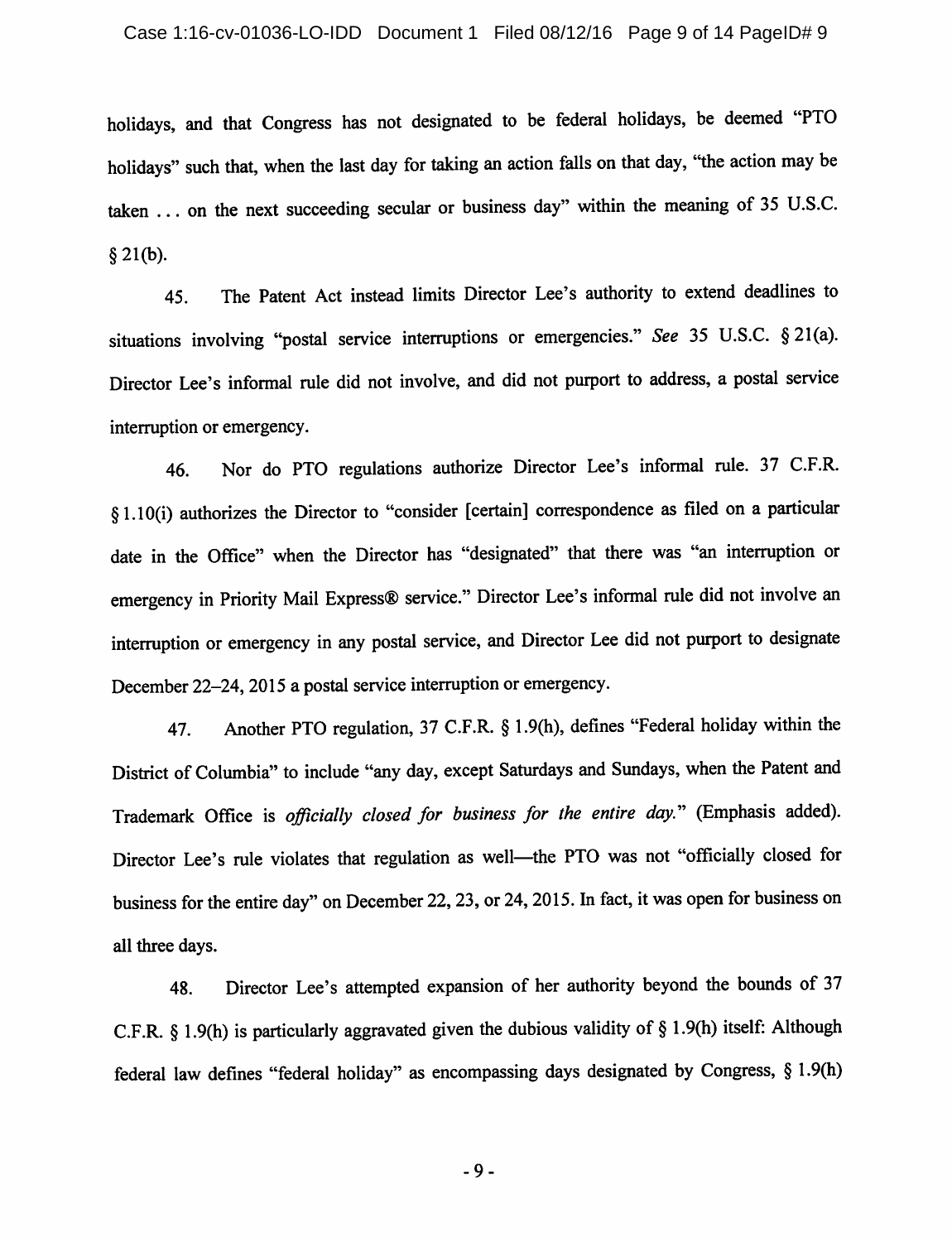attempts to include as a "federal holiday within the District of Columbia" any day when the PTO merely is "officially closed." Now, under Director Lee's new rule, the PTO does not even need to be "officially closed."

49. Director Lee acted in excess of her authority and her declaration impermissibly purported to extend the date to file any paper or fee due on December 22-24, 2015.

50. Director Leedoes not have legal authority to extend the 1-year statutory period to file an IPR provided in  $35$  U.S.C.  $\S 315(b)$ .

51. Director Lee acted in excess of her authority when her rule directing the PTO to consider December 22-24, 2015, as federal holidays extended the statutory deadline to file an IPR provided by 35 U.S.C. § 315(b).

52. Relying on Director Lee's rule that December 24, 2015 would be considered a federal holiday, the PTO's PTAB instituted IPR proceedings to review patents held by Elm in case numbers IPR2016-00386, IPR2016-00387, IPR2016-00388, IPR2016-00389, IPR2016- 00390, IPR2016-00391, IPR2016-00393, IPR2016-00394, and IPR2016-00395, despite the fact that the petitions were not timely filed under 35 U.S.C.  $\S$  315(b).

53. The PTAB's institution of those IPR proceedings threatens imminently to impair Ehn's property rights to the patents covered by the IPR proceedings and reduces the value of Elm's business.

54. Elm has been harmed, and is continuing to be harmed, by the institution of the untimely IPR proceedings under the auspices of Director Lee's rule. The resultant IPRs compromise Elm's ability to license and enforce its patents and reduce the value of Elm's business. Elm's lawsuit to enforce its patents continues to be stayed, at least partially as a result of those actions.

-10-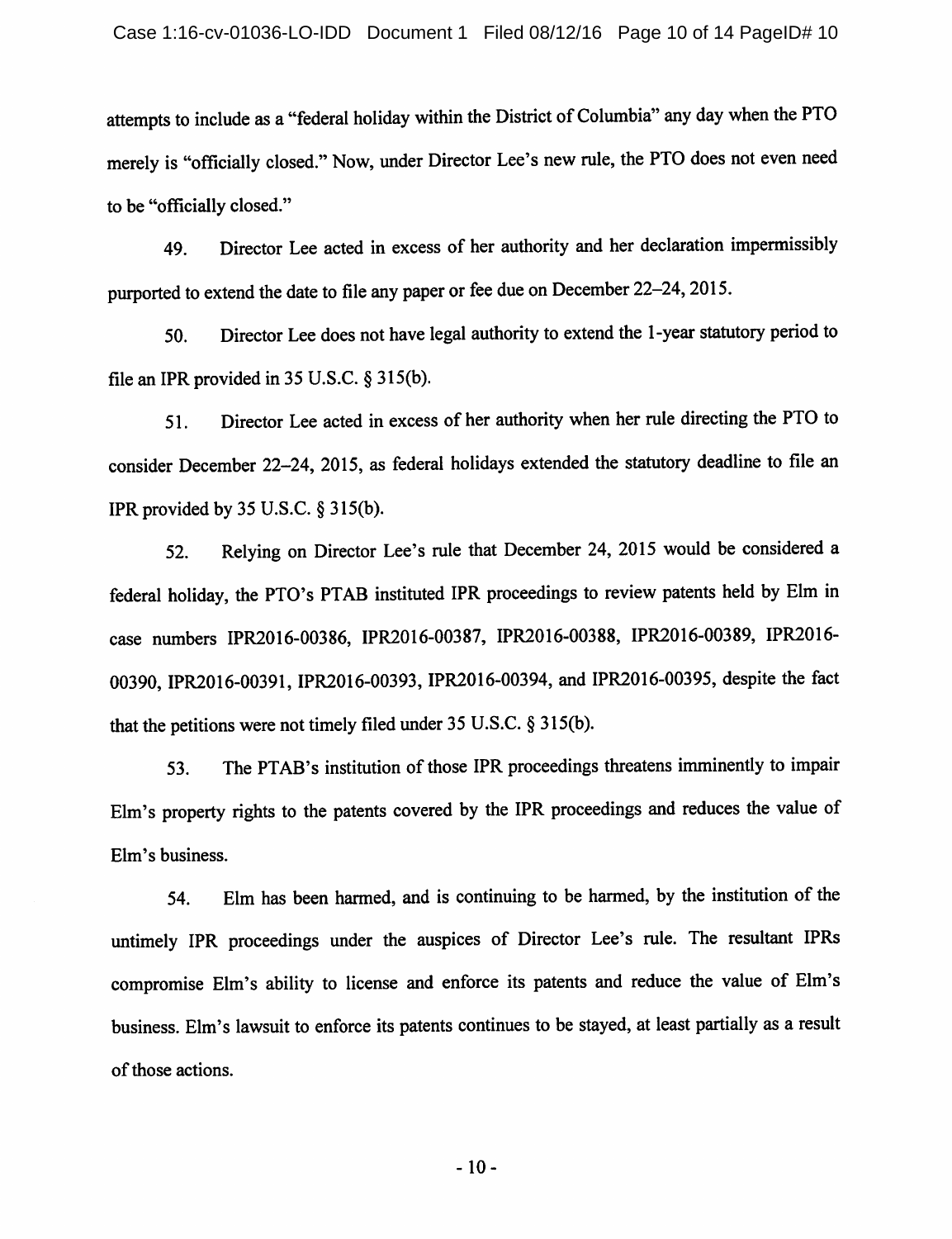55. By reason of the foregoing, an actual controversy exists between the parties.

56. As Director Lee was acting outside the permitted agency framework inissuing the informal rule, neither the Patent Act nor the PTO's rules provide means to directly challenge Director Lee's declaration within the PTO or through judicial appeal. Elm has no adequate remedy apart from this action.

## SECOND CLAIM FOR RELIEF (Declaratory Judgment Act, 28 U.S.C. §§ 2201-02)

57. Elm realleges and incorporates by reference paragraphs 1-56, above, as if set forth in full.

58. The Declaratory Judgment Act, 28 U.S.C. §§2201-02, provides that, "[i]n the case of an actual controversy within its jurisdiction," a federal court "may declare the rights and other legal relations of any interested party seeking such declaration."

59. Director Lee's informal rule under which Tuesday, December 22, 2015 through Thursday, December 24, 2015, would be deemed a "Federal holiday within the District of Columbia" for purposes of PTO filings, and providing that, as a resuh, "[a]ny action ... due on these days" would be "considered as timely" by the agency "if the action [wa]s taken  $\dots$  on the next succeeding business day on which the USPTO [wa]s open," Ex. 1, was unauthorized, in excess of her authority, and unlawful.

60. Elm has been harmed, and is continuing to be harmed, by the institution of the untimely IPR proceedings under the auspices of Director Lee's rule. The resultant IPRs compromise Ehn's ability to license and enforce its patents and reduce the value of Elm's business. Elm's lawsuit to enforce its patents continues to be stayed, at least partially as a result of those actions.

61. By reason of the foregoing, an actual and justiciable case or controversy exists

-11-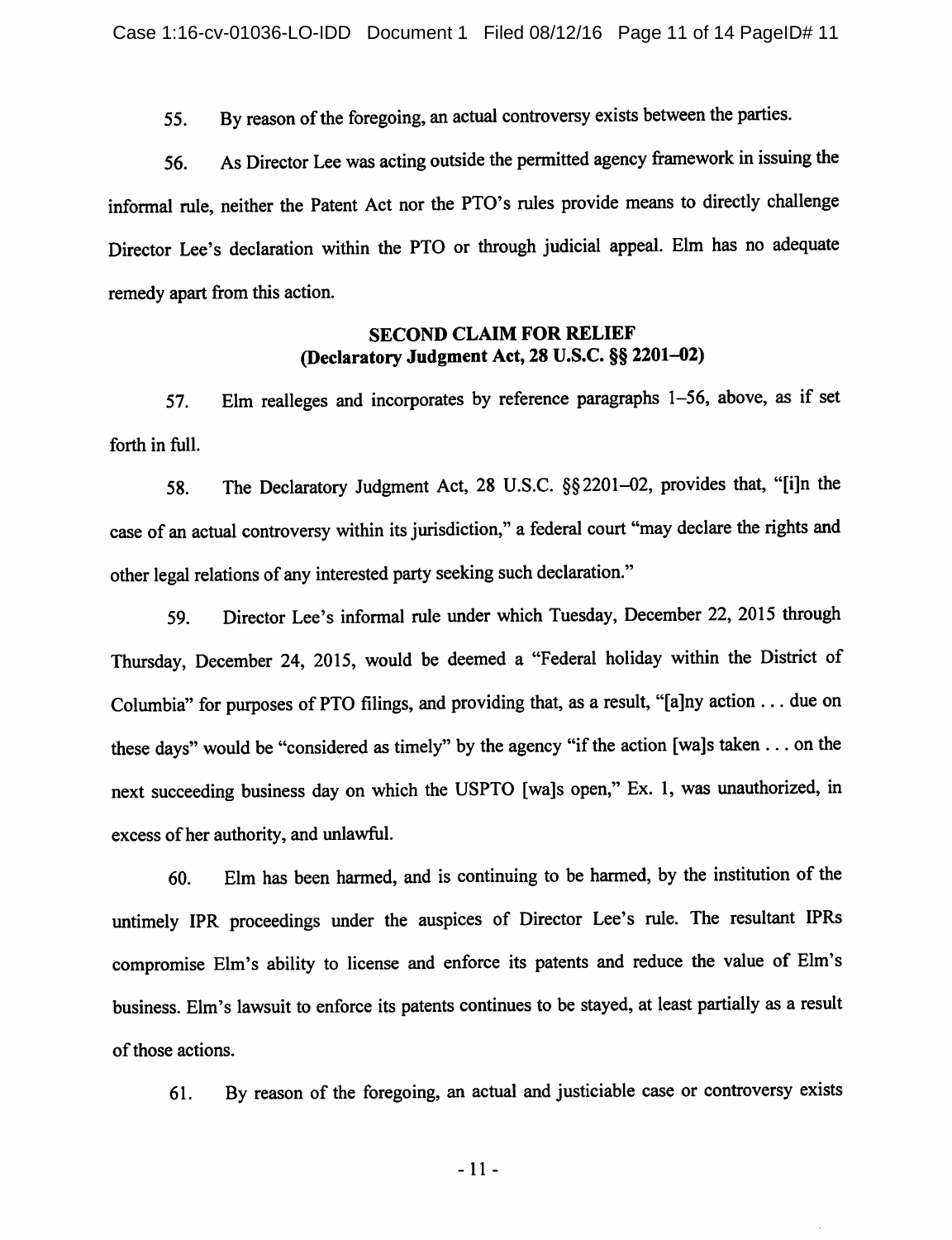between the parties.

62. Elm is entitled to judgment declaring that Director Lee's rule requiring the PTO to consider December 22-24, 2015, to be federal holidays in the District of Columbia is void, invalid, and unenforceable.

## THIRD CLAIM FOR RELIEF (Injunctive Relief)

63. Elm realleges and incorporates by reference paragraphs 1-62, above, as if set forth in full.

64. Director Lee's informal rule under which Tuesday, December 22, 2015 through Thursday, December 24, 2015, would be deemed a "Federal holiday within the District of Columbia" for purposes of PTO filings, and providing that, as a result, "[a]ny action ... due on these days" would be "considered as timely" by the agency "if the action [wa]s taken  $\dots$  on the next succeeding business day on which the USPTO [wa]s open," Ex. 1, was unauthorized, in excess of her authority, and unlawful.

65. Elm has been harmed, and is continuing to be harmed, by the institution of the untimely IPR proceedings under the auspices of Director Lee's rule. The resultant IPRs compromise Elm's ability to license and enforce its patents and reduce the value of Elm's business. Elm's lawsuit to enforce its patents continues to be stayed, at least partially as a result of those actions.

66. Elm is entitled to an injunction prohibiting Director Lee and the PTO from continuing to apply, enforce, or rely on, or maintaining any action based on. Director Lee's rule that December 22-24, 2015, be considered a federal holiday in the District of Columbia.

#### PRAYER FOR RELIEF

WHEREFORE, Elm prays that the Court:

-12-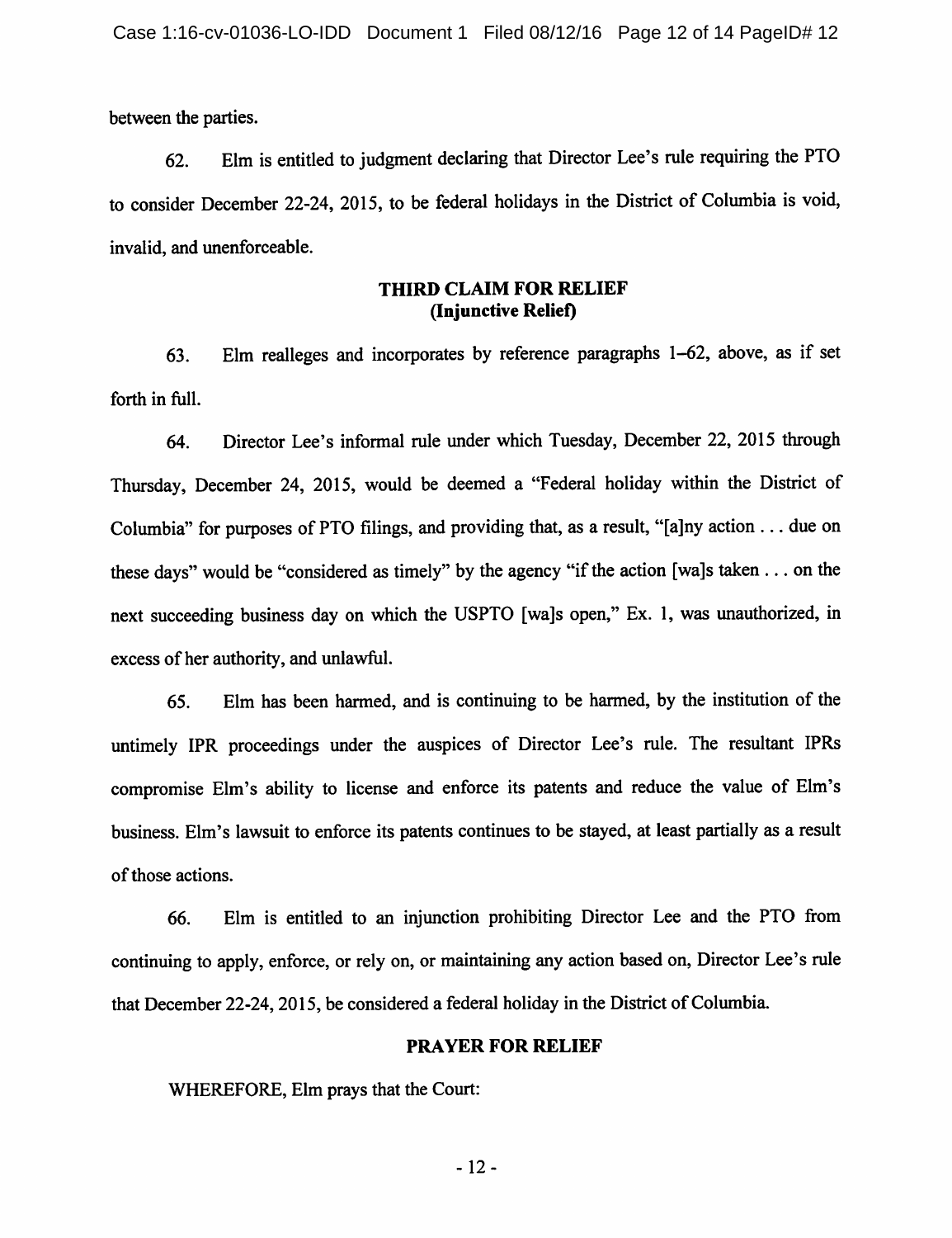67. Declare, adjudge, and decree that December 22-24, 2015 were not federal holidays in the District of Columbia;

68. Declare, adjudge, and decree that Director Lee acted outside and incontravention of her statutory powers by requiring the PTO to consider December 22-24, 2015 to be federal holidays in the District of Columbia;

69. Declare, adjudge, and decree that Director Lee acted outside and in contravention of her statutory powers by purporting to waive statutory deadlines falling on December 22-24, 2015;

70. Declare, adjudge, and decree that Director Lee acted outside and in contravention ofher powers under PTO regulations by requiring the PTO to consider December 22—24, 2015 to be federal holidays in the District of Columbia; and

71. Enjoin Director Lee and the PTO from continuing to apply, enforce, orrely on, or maintaining any action based on, Director Lee's rule requiring the PTO to consider December 22-24, 2015 to be federal holidays in the District of Columbia.

72. Award such other and further relief as the Court may deem just and proper.